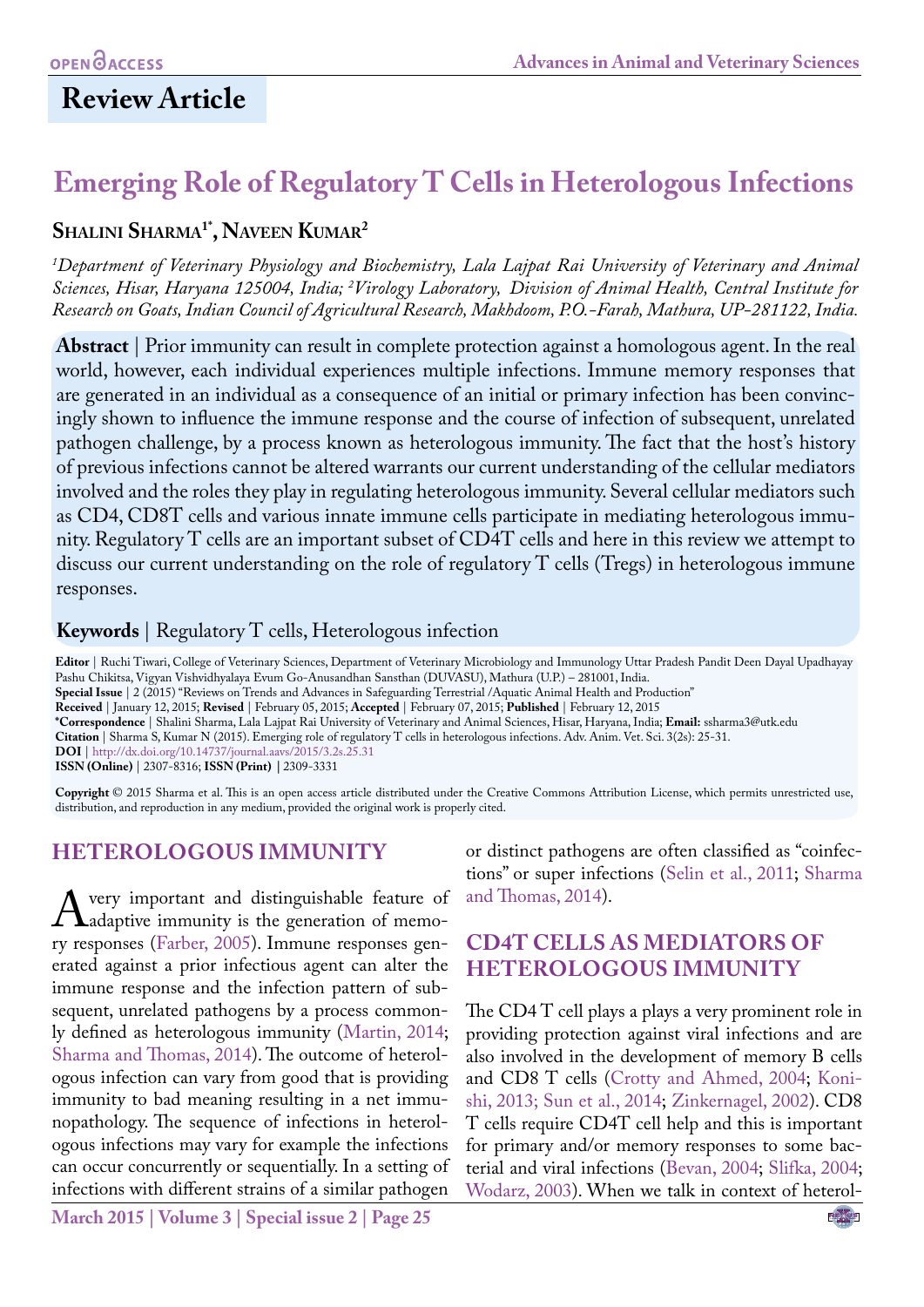ogous immunity, CD4 T cells can play a protective role or it can worsen the course of infection resulting in immunopathology ([Damjanovic et al., 2012](#page-4-4)). For instance the adoptive transfer of CD8 and CD4 subsets from LCMV immune mice into naive mice resulted in heterologous immunity upon subsequent infections with Pichinde virus or Vaccinia virus ([Se](#page-5-5)[lin et al., 1998](#page-5-5)). But we still lack the literature on the role of CD4T cells especially in the settings of various types of heterologous infections.

CD4T cells have been shown to protect against heterologous infections in a bystander manner. For example a study with BCG strain of Mycobacterium bovis (a vaccine against tuberculosis) suggested that immunization of mice against the BCG strain of Mycobacterium bovis also protected the animals against challenge with Vaccinia virus (VV), belonging to family *Poxviridae*. CD4T cells mediated this protection through production of IFNγ.

When an exacerbated immune response is generated, the immune system has developed several mechanisms to regulate these excessive immune responses that may cause pathology and autoimmune disease. These regulative mechanisms include existence of regulatory T cells ([Belkaid et al., 2002](#page-4-5); [Suvas et al., 2003](#page-5-6)), certain inhibitory interactions such as Tim3/Galectin 9 inhibitory interaction [\(Belkaid et al., 2002](#page-4-5); [Kuchroo](#page-4-6) [et al., 2006;](#page-4-6) [Kuchroo et al., 2008](#page-4-7); [Sharma et al., 2011;](#page-5-7) [Su et al., 2011](#page-5-8); [Zhu et al., 2005](#page-6-2)), PD1-PDL1 axis [\(Rouse and Sehrawat, 2010\)](#page-5-9), CTLA-4 and CD80/86 [\(Rouse and Sehrawat, 2010\)](#page-5-9) interactions.

### **REGULATORY T CELLS**

Tregs are an important subset of CD4 T cells [\(La](#page-5-10) [Cava et al., 2006](#page-5-10)). The Tregs that develop in the thymus are known as naturally occurring Treg cells and the adaptive Tregs that are induced by various stimulations such as an antigen [\(Benoist and Mathis, 2012;](#page-4-8) [French and Kinter, 2012](#page-4-9); [Robertson and Hasenk](#page-5-11)[rug, 2006;](#page-5-11) [Rouse et al., 2006](#page-5-12)). Naturally occurring CD4+CD25+ regulatory T cells have been shown to constitute 5–15% of peripheral CD4+ T in both mice and humans ([Sakaguchi, 2003\)](#page-5-13). A large body of literature suggests that the severity of many immune inflammatory reactions are regulated or controlled by Tregs [\(Suvas and Rouse, 2006](#page-6-3)). The Tregs acts to limit or suppress the immune response generated against

**March 2015 | Volume 3 | Special issue 2 | Page 26**

**Advances in Animal and Veterinary Sciences** a pathogen [\(Suvas et al., 2004](#page-5-14)). We need this Treg mediated suppression to prevent the collateral tissue damage that might occur due to the excessive immune response generated against the pathogen [\(Sehrawat et](#page-5-15)  [al., 2008](#page-5-15)). Thus Tregs greatly influence the magnitude of a T cell mediated immune response to an acute viral infection ([Sharma et al., 2014;](#page-5-16) [Suvas et al., 2003\)](#page-5-6) particularly those that express FoxP3.

Infections or challenge with the pathogens may signal Treg expansion and this Treg expansion could further influence the magnitude and also the pattern of the immune response. Thus in such cases immune responses against a pathogen and responses to vaccines are elevated if the Treg response is modulated ([Rouse](#page-5-17)  [and Suvas, 2004](#page-5-17); [Sehrawat et al., 2008](#page-5-15); [Suvas et al.,](#page-5-14)  [2004\)](#page-5-14).

The magnitude of the Treg response in different individuals may also explain in some circumstances the differential outcome of infection with chronic infection like hepatitis ([Rouse and Sehrawat, 2010](#page-5-9)). In case of persistent infections where there is huge tissue damage, the Treg response can improve the outcome and diminish the pathology ([Sehrawat and Rouse,](#page-5-18)  [2011\)](#page-5-18). In many studies the Treg response to pathogens is assumed to consist mainly or predominately of antigen specific Tregs [\(Bedoya et al., 2013](#page-4-10)), but there are some examples to cite where the involvement of Tregs is not antigen speific ([Maizels et al., 2004;](#page-5-19) [Tel](#page-6-4)[ford et al., 1998;](#page-6-4) [Bedoya et al., 2013\)](#page-4-10) and a recent study has shown a possible mechanism of generation of non-antigen specific Tregs ([Sharma et al., 2014\)](#page-5-16).

## **REGULATORY T CELLS IN HETEROLOGOUS INFECTIONS**

Here we discuss the Treg cells expanded during past infections that can potentially modulate the characteristics of effector T-cell responses and immunopathology during subsequent heterologous infections. The influence of natural Treg cells may favourably affect the outcome or can be harmful to the host ([Page](#page-5-20)  [et al., 2006](#page-5-20)). However, the outcome of an infection (viral) may be affected by several other factors such as the stage of infection [\(Figure 1A,](#page-2-0) [1B](#page-2-0) and [1C\)](#page-2-0), dose of the pathogen and genotype and immunological status of the host and also the presence of various other diseases and infections [\(Belkaid and Rouse, 2005\)](#page-4-11).

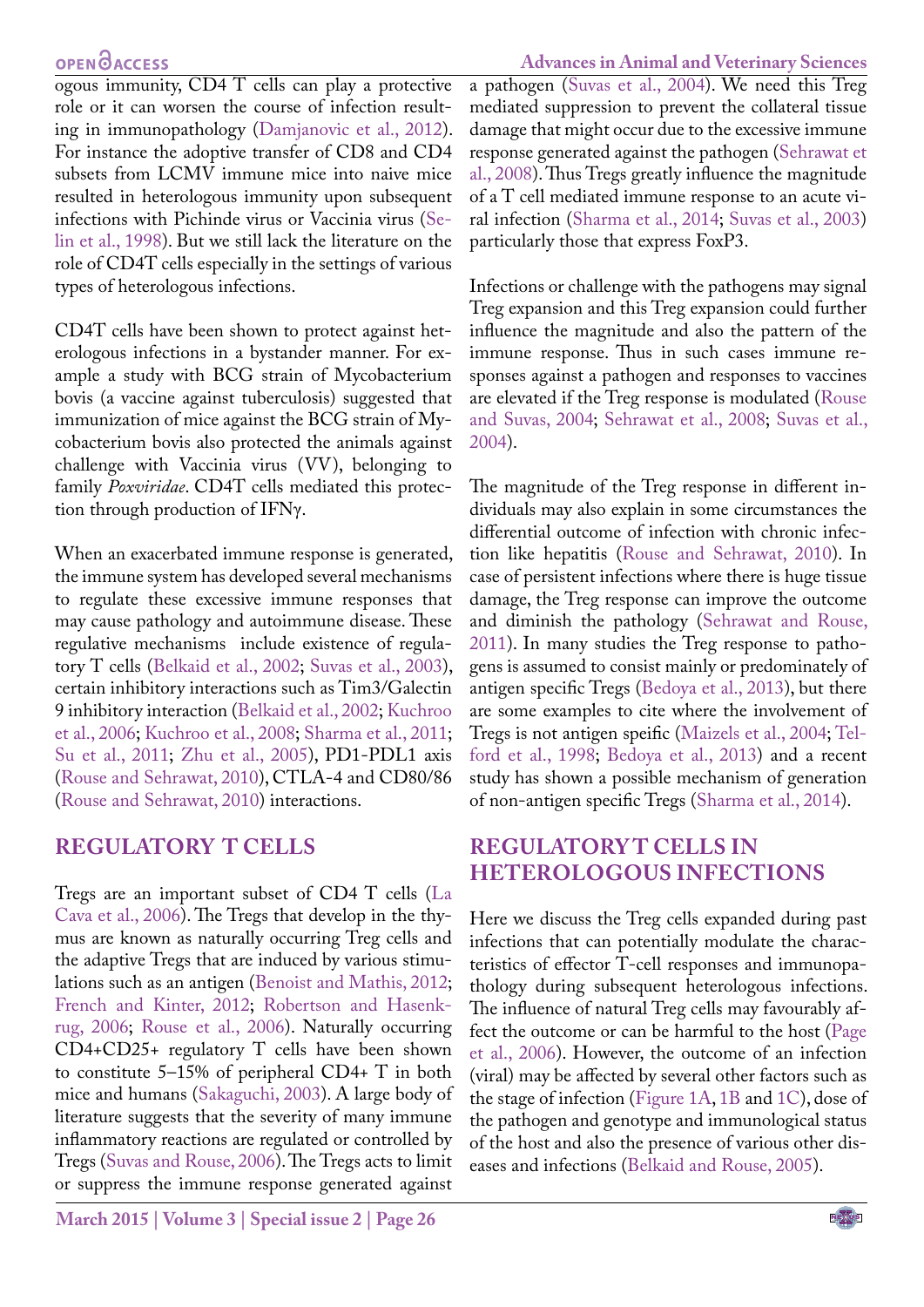

<span id="page-2-0"></span>**Figure 1:** Outcome of infection following heterologous viral infections is dependent on the stages of ongoing immune response to a previously encountered pathogen: (**A**) If the infections with the viruses (here for example 2 virus system) occurs at the same time, the outcome could be enhanced immunopathology possibly due to the immune responses to both the viruses reaching the peak at the same time. (**B**) Prior infection can result in activation of APC and the new incoming infection at this stage encounters mature APC, efficient antigen presentation and faster disease progression. Also the new incoming pathogen creates a strong antiviral state that might result in reduced viral loads of first pathogen. (**C**) Upon activation APC's secrete cytokines that results in T helper subset differentiation and the incoming pathogen at this stage encounters a polarized immune response. Encounter with Th1 type of immune response can provide bystander protection or enhanced imunopathology whereas T regs (**D**) can result in suppression of immune responses to incoming pathogen, which may be protective or pathogenic. The outcome of heterologous viral infections however, depends on the type and sequence of viruses.

Although the role of Tregs has not been extensively evaluated in co-infection models, however several studies in hetrologous infections suggests that Tregs induced during one infection ([Figure 1D](#page-2-0)) can lead to suppression of bystander responses ([Page et al., 2006](#page-5-20)). The First evidence that depleting Tregs prior to viral infection enhances CD8T cell responses to subsequent viral infection came from the studies by [Suvas](#page-5-6) [et al. \(2003\).](#page-5-6) Their study demonstrated that depletion of Tregs resulted in increased activation and proliferation of Herpes Simplex virus (HSV-1) specific CD8T cells and this effect was observed both in the acute and memory phases of the immune response. These findings were very important in terms of explaining the phenomenon of diminished immunity during a viral infection or other infectious agents and suggested the fact that vaccine responses can be improved by Treg manipulation. This study also suggested how viral infection might temporarily diminish immunity to other infectious agents and thus their application to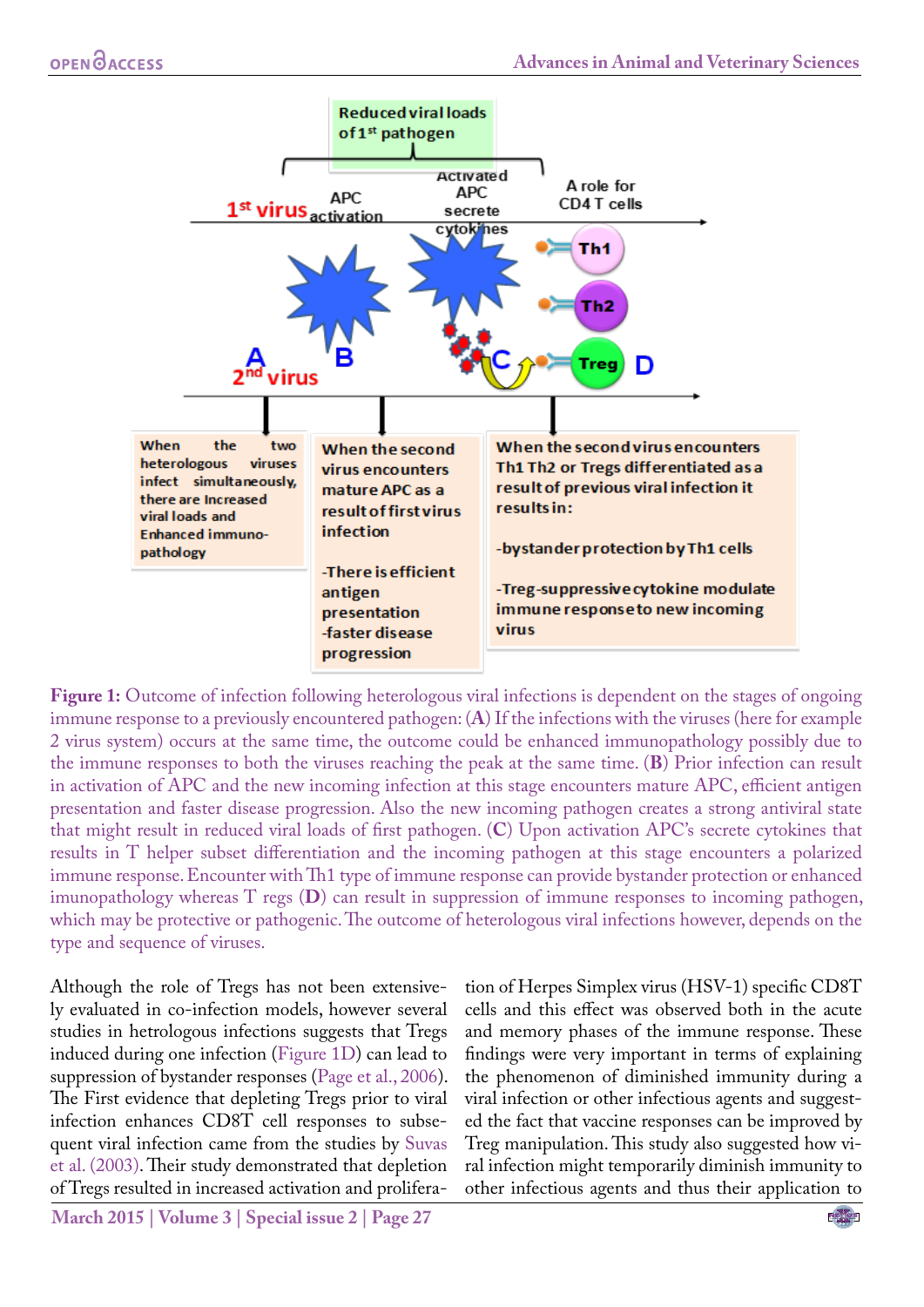vaccines. Thus, controlling suppressor effects of regulatory T cells at the time of vaccination could result in more effective immunity.

Later on it was shown that that Treg depletion via treatment with anti-CD25 mAb (PC61) significantly enhances CD8T cell responses to influenza A virus, vaccinia virus, and SV40-transformed cells induced by either direct priming or cross-priming ([Haeryfar](#page-4-12)  [et al., 2005](#page-4-12)). Importantly treatment with PC61 did not enhance CD8T cell responses in the absence of CD4T cells suggesting that PC61 acts on a subset of CD4 T cells, and not on other cells that express CD25. Tregs thus selectively suppress the responses to immuno-dominant CD8 T cell epitopes.

Treg cells generated during an acute infection can influence the magnitude and quality of effector T-cell responses and their ability to contribute to lung pathology during a subsequent heterologous virus infection as is shown for Influenza A virus infection ([Brincks et al., 2013\)](#page-4-13). Accordingly, following challenge with heterosubtypic IAV infection, antigen-specific IAV-induced Treg cells have been reported to attenuate subsequent T cell responses and decrease pathology during a secondary heterologous IAV challenge ([Brincks et al., 2013](#page-4-13)).

The presence of Tregs has been convincingly shown to influence viral clearance and immunopathology in the setting of persistent viral infections both in human and animal models ([Reuter et al., 2012](#page-5-21); [Tseng et al.,](#page-6-5)  [2012\)](#page-6-5). In line with this using a heterologous infection model of persistent and non-persistent viral infections, it was shown for the first time that virus-expanded Treg cells could attenuate immune responses and influence induction of lung pathology during a subsequent unrelated non persistent virus infection ([Kraft et al., 2013\)](#page-4-14).

Tregs are usually known to result in a diminished immunopathology as has been shown in autoimmune diseases such as inflammatory bowel or celiac disease ([Chen et al., 2003](#page-4-15)), and in some viral infections, such as respiratory syncytial virus (RSV) [\(Fulton et al.,](#page-4-16)  [2010;](#page-4-16) [Ruckwardt et al., 2009\)](#page-5-22) and IAV [\(Bedoya et](#page-4-10)  [al., 2013](#page-4-10); [Brincks et al., 2013](#page-4-13)). And when these Tregs were depleted by PC61 treatment prior to acute viral infections such as corneal HSV-1, neonatal HSV-1, or i.n. RSV, this results in enhanced immunopathol-

**March 2015 | Volume 3 | Special issue 2 | Page 28**

ogy due to increased virus-specific T-cell responses [\(Fulton et al., 2010](#page-4-16); [Ruckwardt et al., 2009](#page-5-22); [Suvas et](#page-5-14) [al., 2004\)](#page-5-14). However in contrast to these above mentioned studies, in the heterologous infection model of LCMV and IAV infection, depletion of Treg cells in IAV-immune mice prior to LCMV infection resulted in decreased lung pathology, with no differences in viral titters and significantly decreased LCMV-specific CD8+ T-cell responses in the spleen but not the mLN.

It was then suggested that this was due to the delay in effector T cells trafficking out of the lymph node in the absence of Treg cells in both the LCMV-infected Influenza A virus (IAV)-immune and the naive mice, which is consistent with previous reports demonstrating that Treg cells play a role in controlling egress of effector T cells from the lymph node [\(Lund et al.,](#page-5-23) [2008](#page-5-23)). The important point to note here is that depletion of the IAV-expanded Treg cells during LCMV infection did not significantly enhance virus-specific T-cell responses [\(Haeryfar et al., 2005](#page-4-12); [Ruckwardt et](#page-5-22) [al., 2009](#page-5-22)), which is in contrast to the findings with Treg depletion via PC61 treatment during acute RSV or IAV infection.

Another explanation for the significant reduction in the severity of lung pathology following depletion of Tregs appeared to be mediated by over-activation and subsequent partial exhaustion of the LCMV-specific CD8+ T-cell response in LCMV-infected, Treg cell-depleted, IAV-immune mice.

In a mouse model of respiratory viral infection it has been previously shown that influenza (flu)-immune compare to naïve mice infected with Lymphocytic choriomeningitis virus (LCMV) have enhanced viral load, severe lung pathology and an altered cytokine profile. In a study it was found that more CD4+ Foxp3+ regulatory T (Treg) cells were present in lungs of these flu-immune mice compared to naïve or LCMV-immune mice thus raising the possibility that modulation in the normal balance of Treg and effector T cell responses might be contributing to these altered responses in flu-immune mice infected with LCMV. FLu-immune mice had altered kinetics compared to naïve mice infected with LCMV.

In this heterologous infection model of IAV and LCMV, Treg cells followed the same kinetics as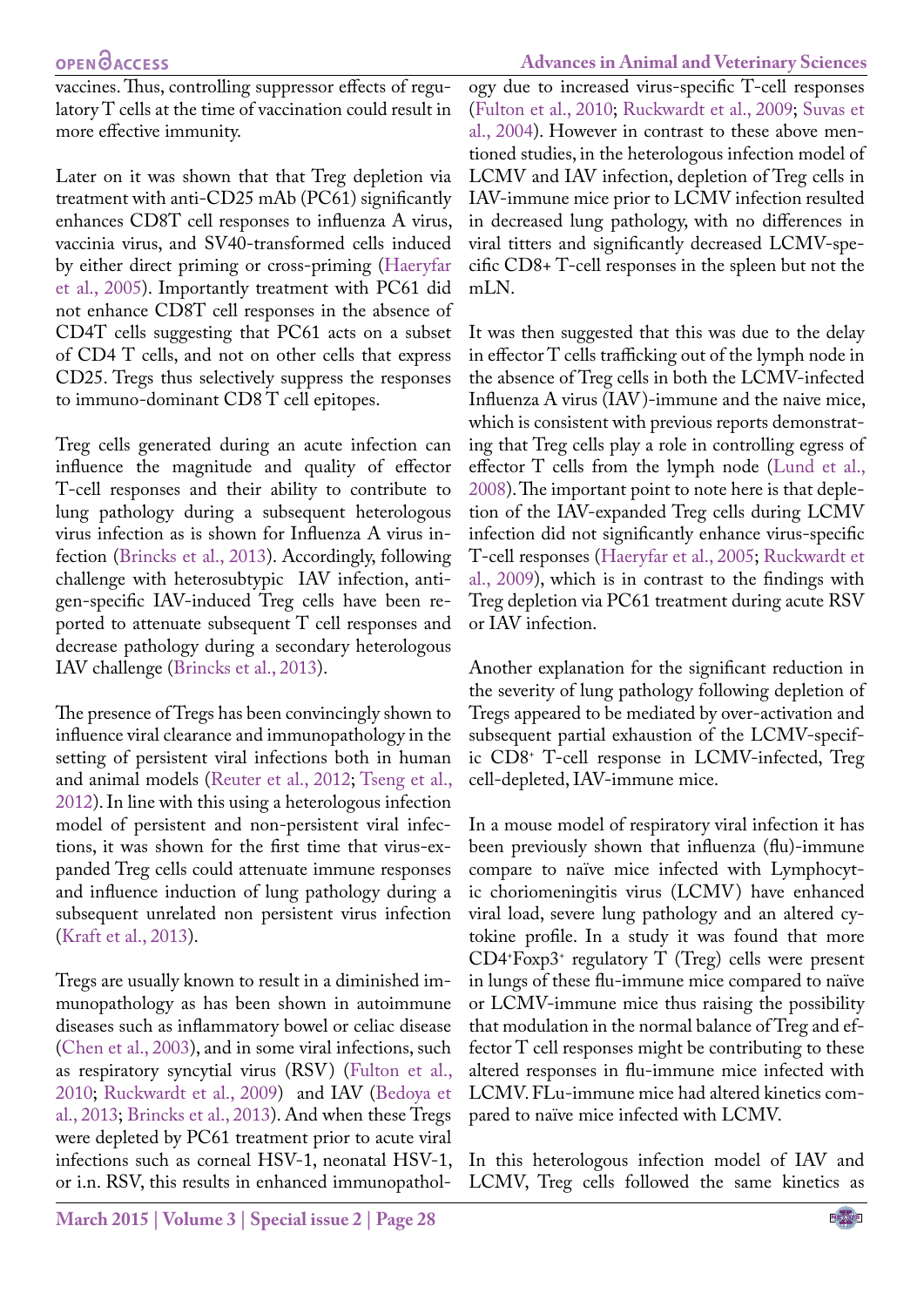$CD4^*$  and  $CD8^*$  T cells in the mLN of acutely LCMV-infected mice that peaked at day 3 and declined at day 7, in flu-immune mice there was a persistent Treg population at higher levels, until day 9 after LCMV infection. The presence of increased Treg cells in flu-immune lungs and an altered Treg cell kinetics in subsequent heterologous LCMV respiratory infections results in increased viral load and enhanced pro-inflammatory cytokine and chemokine levels in the lungs and subsequent immunopathology.

Thus, in conclusion, an individual's history of infection and specific sequence of infection can alter Treg cell populations, resulting in greatly altered disease outcome during subsequent new infections. For a better understanding of the role of Tregs in co-infection systems, our limited literature warrants more detailed studies with various hetrologous infection models in future.

## **CONFLICT OF INTEREST**

Authors declare no conflict of interest.

#### **REFERENCES**

- <span id="page-4-10"></span>• Bedoya F, Cheng GS, Leibow A, Zakhary N, Weissler K, Garcia V, Aitken M, Kropf E, Garlick DS, Wherry EJ, Erikson J, Caton AJ (2013). Viral antigen induces differentiation of Foxp3+ natural regulatory T cells in influenza virus-infected mice. J. Immunol. 190(12): 6115-6125. [http://dx.doi.](http://dx.doi.org/10.4049/jimmunol.1203302) [org/10.4049/jimmunol.1203302](http://dx.doi.org/10.4049/jimmunol.1203302)
- <span id="page-4-5"></span>• Belkaid Y, Piccirillo CA, Mendez S, Shevach EM, Sacks DL (2002). CD4+CD25+ regulatory T cells control Leishmania major persistence and immunity. Nature. 420(6915): 502-507. [http://](http://dx.doi.org/10.1038/nature01152) [dx.doi.org/10.1038/nature01152](http://dx.doi.org/10.1038/nature01152)
- <span id="page-4-11"></span>• Belkaid Y, Rouse BT (2005). Natural regulatory T cells in infectious disease. Nat. Immunol. 6(4): 353- 360. <http://dx.doi.org/10.1038/ni1181>
- <span id="page-4-8"></span>• Benoist C, Mathis D (2012). Treg cells, life history, and diversity. Cold Spring Harb. Perspect. Biol. 4(9):<br>a007021. http://dx.doi.org/10.1101/cshperspect. [http://dx.doi.org/10.1101/cshperspect.](http://dx.doi.org/10.1101/cshperspect.a007021) [a007021](http://dx.doi.org/10.1101/cshperspect.a007021)
- <span id="page-4-3"></span>• Bevan MJ (2004). Helping the CD8 (+) T-cell response. Nat. Rev. Immunol. 4(8): 595-602. [http://](http://dx.doi.org/10.1038/nri1413) [dx.doi.org/10.1038/nri1413](http://dx.doi.org/10.1038/nri1413)
- <span id="page-4-13"></span>• Brincks EL, Roberts AD, Cookenham T, Sell S, Kohlmeier JE, Blackman MA, Woodland DL (2013). Antigen-specific memory regulatory CD4+Foxp3+ T cells control memory responses to influenza virus infection. J. Immunol. 190(7): 3438-3446. [http://](http://dx.doi.org/10.4049/jimmunol.1203140)

**March 2015 | Volume 3 | Special issue 2 | Page 29**

## **Advances in Animal and Veterinary Sciences**

<span id="page-4-15"></span>[dx.doi.org/10.4049/jimmunol.1203140](http://dx.doi.org/10.4049/jimmunol.1203140)

- Chen HD, Fraire AE, Joris I, Welsh RM, Selin LK (2003). Specific history of heterologous virus infections determines anti-viral immunity and immunopathology in the lung. Am. J. Pathol. 163(4): 1341-1355. [http://dx.doi.org/10.1016/](http://dx.doi.org/10.1016/S0002-9440(10)63493-1) [S0002-9440\(10\)63493-1](http://dx.doi.org/10.1016/S0002-9440(10)63493-1)
- <span id="page-4-1"></span>• Crotty S, Ahmed R (2004). Immunological memory in humans. Semin. Immunol. 16(3): 197-203. [http://](http://dx.doi.org/10.1016/j.smim.2004.02.008) [dx.doi.org/10.1016/j.smim.2004.02.008](http://dx.doi.org/10.1016/j.smim.2004.02.008)
- <span id="page-4-4"></span>• Damjanovic D, Small CL, Jeyanathan M, McCormick S, Xing Z (2012). Immunopathology in influenza virus infection: uncoupling the friend from foe. Clin. Immunol. 144(1): 57-69. [http://dx.doi.](http://dx.doi.org/10.1016/j.clim.2012.05.005) [org/10.1016/j.clim.2012.05.005](http://dx.doi.org/10.1016/j.clim.2012.05.005)
- <span id="page-4-0"></span>• Farber DL (2005). Control of adaptive immunity: from naive to memory. J. Pediatr. Gastroenterol. Nutr. 40 (Suppl 1): S17-9. [http://dx.doi.](http://dx.doi.org/10.1097/00005176-200504001-00010) [org/10.1097/00005176-200504001-00010](http://dx.doi.org/10.1097/00005176-200504001-00010)
- <span id="page-4-9"></span>• French M, Kinter A (2012). Regulatory T cells are converts in simian immunodeficiency virus infection. Aids. 26(3): 395-396. [http://dx.doi.org/10.1097/](http://dx.doi.org/10.1097/QAD.0b013e32834ee778) [QAD.0b013e32834ee778](http://dx.doi.org/10.1097/QAD.0b013e32834ee778)
- <span id="page-4-16"></span>• Fulton RB, Meyerholz DK, Varga SM (2010). Foxp3+ CD4 regulatory T cells limit pulmonary immunopathology by modulating the CD8 T cell response during respiratory syncytial virus infection. J. Immunol. 185(4): 2382-2392. [http://dx.doi.](http://dx.doi.org/10.4049/jimmunol.1000423) [org/10.4049/jimmunol.1000423](http://dx.doi.org/10.4049/jimmunol.1000423)
- <span id="page-4-12"></span>• Haeryfar SM, DiPaolo RJ, Tscharke DC, Bennink JR, Yewdell JW (2005). Regulatory T cells suppress CD8+ T cell responses induced by direct priming and cross-priming and moderate immunodominance disparities. J. Immunol. 174(6): 3344-3351. [http://](http://dx.doi.org/10.4049/jimmunol.174.6.3344) [dx.doi.org/10.4049/jimmunol.174.6.3344](http://dx.doi.org/10.4049/jimmunol.174.6.3344)
- <span id="page-4-2"></span>• Konishi E (2013). Memory B cells: a proposed new immunological correlate for protective efficacy of Japanese encephalitis vaccine. Expert rev. vaccines. 12(8): 871-873. [http://dx.doi.org/10.1586/1476058](http://dx.doi.org/10.1586/14760584.2013.814828) [4.2013.814828](http://dx.doi.org/10.1586/14760584.2013.814828)
- <span id="page-4-14"></span>• Kraft AR, Wlodarczyk MF, Kenney LL, Selin LK (2013). PC61 (anti-CD25) treatment inhibits influenza A virus-expanded regulatory T cells and severe lung pathology during a subsequent heterologous lymphocytic choriomeningitis virus infection. J. Virol. 87(23): 12636-12647. [http://](http://dx.doi.org/10.1128/JVI.00936-13) [dx.doi.org/10.1128/JVI.00936-13](http://dx.doi.org/10.1128/JVI.00936-13)
- <span id="page-4-7"></span>• Kuchroo VK, Dardalhon V, Xiao S, Anderson AC (2008). New roles for TIM family members in immune regulation. Nat. Rev. Immunol. 8(8): 577- 580.<http://dx.doi.org/10.1038/nri2366>
- <span id="page-4-6"></span>• Kuchroo VK, Meyers JH, Umetsu DT, DeKruyff RH (2006). TIM family of genes in immunity and tolerance. Adv. Immunol. 91: 227-249. [http://](http://dx.doi.org/10.1016/S0065-2776(06)91006-2) [dx.doi.org/10.1016/S0065-2776\(06\)91006-2](http://dx.doi.org/10.1016/S0065-2776(06)91006-2)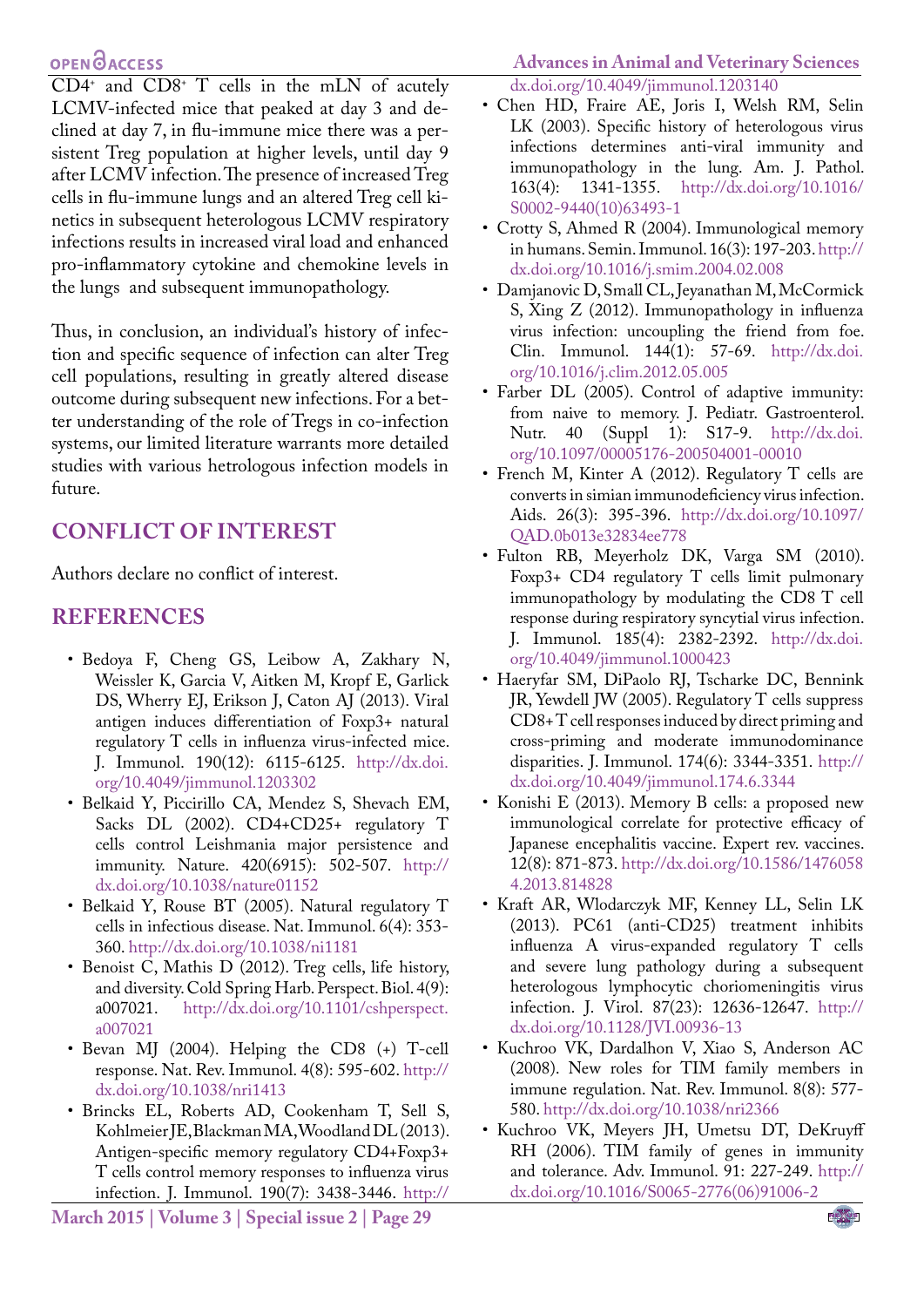- <span id="page-5-10"></span>• La Cava A, Van Kaer L, Fu Dong S (2006). CD4+CD25+ Tregs and NKT cells: regulators regulating regulators. Trends Immunol. 27(7): 322- 327. <http://dx.doi.org/10.1016/j.it.2006.05.003>
- <span id="page-5-23"></span>• Lund JM, Hsing L, Pham TT, Rudensky AY (2008). Coordination of early protective immunity to viral infection by regulatory T cells. Science. 320(5880): 1220-1224. [http://dx.doi.org/10.1126/](http://dx.doi.org/10.1126/science.1155209) [science.1155209](http://dx.doi.org/10.1126/science.1155209)
- <span id="page-5-19"></span>• Maizels RM, Balic A, Gomez-Escobar N, Nair M, Taylor MD, Allen JE (2004). Helminth parasites-masters of regulation. Immunol. Rev. 201: 89-116. [http://dx.doi.org/10.1111/j.0105-](http://dx.doi.org/10.1111/j.0105-2896.2004.00191.x) [2896.2004.00191.x](http://dx.doi.org/10.1111/j.0105-2896.2004.00191.x)
- <span id="page-5-0"></span>• Martin SF (2014). Adaptation in the innate immune system and heterologous innate immunity. Cell. Mol. Life Sci. 71(21): 4115-4130. [http://dx.doi.](http://dx.doi.org/10.1007/s00018-014-1676-2) [org/10.1007/s00018-014-1676-2](http://dx.doi.org/10.1007/s00018-014-1676-2)
- <span id="page-5-20"></span>• Page KR, Scott AL, Manabe YC (2006). The expanding realm of heterologous immunity: friend or foe? Cell. Microbiol. 8(2): 185-196. [http://dx.doi.](http://dx.doi.org/10.1111/j.1462-5822.2005.00653.x) [org/10.1111/j.1462-5822.2005.00653.x](http://dx.doi.org/10.1111/j.1462-5822.2005.00653.x)
- <span id="page-5-21"></span>• Reuter D, Sparwasser T, Hunig T, Schneider-Schaulies J (2012). Foxp3+ regulatory T cells control persistence of viral CNS infection. PloS one. 7(3): e33989. [http://dx.doi.org/10.1371/journal.](http://dx.doi.org/10.1371/journal.pone.0033989 ) [pone.0033989](http://dx.doi.org/10.1371/journal.pone.0033989 )
- <span id="page-5-11"></span>• Robertson SJ, Hasenkrug KJ (2006). The role of virusinduced regulatory T cells in immunopathology. Springer Semin. Immunopathol. 28(1): 51-62. <http://dx.doi.org/10.1007/s00281-006-0019-2>
- <span id="page-5-12"></span>• Rouse BT, Sarangi PP, Suvas S (2006). Regulatory T cells in virus infections. Immunol. Rev. 212: 272-286. [http://dx.doi.org/10.1111/j.0105-](http://dx.doi.org/10.1111/j.0105-2896.2006.00412.x) [2896.2006.00412.x](http://dx.doi.org/10.1111/j.0105-2896.2006.00412.x)
- <span id="page-5-9"></span>• Rouse BT, Sehrawat S (2010). Immunity and immunopathology to viruses: what decides the outcome? Nat. Rev. Immunol. 10(7): 514-526. <http://dx.doi.org/10.1038/nri2802>
- <span id="page-5-17"></span>• Rouse BT, Suvas S (2004). Regulatory cells and infectious agents: detentes cordiale and contraire. J. Immunol. 173(4): 2211-2215. [http://dx.doi.](http://dx.doi.org/10.4049/jimmunol.173.4.2211) [org/10.4049/jimmunol.173.4.2211](http://dx.doi.org/10.4049/jimmunol.173.4.2211)
- <span id="page-5-22"></span>• Ruckwardt TJ, Bonaparte KL, Nason MC, Graham BS (2009). Regulatory T cells promote early influx of CD8+ T cells in the lungs of respiratory syncytial virus-infected mice and diminish immunodominance disparities. J. Virol. 83(7): 3019-3028. [http://dx.doi.](http://dx.doi.org/10.1128/JVI.00036-09) [org/10.1128/JVI.00036-09](http://dx.doi.org/10.1128/JVI.00036-09)
- <span id="page-5-13"></span>• Sakaguchi S (2003). The origin of FOXP3-expressing CD4+ regulatory T cells: thymus or periphery. J. Clin. Invest. 112(9): 1310-1312. [http://dx.doi.](http://dx.doi.org/10.1172/JCI20274) [org/10.1172/JCI20274](http://dx.doi.org/10.1172/JCI20274)
- <span id="page-5-18"></span>• Sehrawat S, Rouse BT (2011). Tregs and infections: on the potential value of modifying their function.

**Advances in Animal and Veterinary Sciences**

J. Leukoc. Biol. 90(6): 1079-1087. [http://dx.doi.](http://dx.doi.org/10.1189/jlb.0611271) [org/10.1189/jlb.0611271](http://dx.doi.org/10.1189/jlb.0611271)

- <span id="page-5-15"></span>• Sehrawat S, Suvas S, Sarangi PP, Suryawanshi A, Rouse BT (2008). In vitro-generated antigenspecific CD4+ CD25+ Foxp3+ regulatory T cells control the severity of herpes simplex virus-induced ocular immunoinflammatory lesions. J. Virol. 82(14): 6838-6851. [http://dx.doi.org/10.1128/JVI.00697-](http://dx.doi.org/10.1128/JVI.00697-08) [08](http://dx.doi.org/10.1128/JVI.00697-08)
- <span id="page-5-5"></span>• Selin LK, Varga SM, Wong IC, Welsh RM (1998). Protective heterologous antiviral immunity and enhanced immunopathogenesis mediated by memory T cell populations. J. Exp. Med. 188(9): 1705-1715. <http://dx.doi.org/10.1084/jem.188.9.1705>
- <span id="page-5-2"></span>• Selin LK, Wlodarczyk MF, Kraft AR, Nie S, Kenney LL, Puzone R, Celada F (2011). Heterologous immunity: immunopathology, autoimmunity and protection during viral infections. Autoimmunity. 44(4): 328-347. [http://dx.doi.org/10.3109/089169](http://dx.doi.org/10.3109/08916934.2011.523277) [34.2011.523277](http://dx.doi.org/10.3109/08916934.2011.523277)
- <span id="page-5-16"></span>• Sharma S, Rajasagi NK, Veiga-Parga T, Rouse BT (2014). Herpes virus entry mediator (HVEM) modulates proliferation and activation of regulatory T cells following HSV-1 infection. Microbes Infect. 16(8): 648-660. [http://dx.doi.org/10.1016/j.](http://dx.doi.org/10.1016/j.micinf.2014.06.005) [micinf.2014.06.005](http://dx.doi.org/10.1016/j.micinf.2014.06.005)
- <span id="page-5-7"></span>• Sharma S, Sundararajan A, Suryawanshi A, Kumar N, Veiga-Parga T, Kuchroo VK, Thomas PG, Sangster MY, Rouse BT (2011). T cell immunoglobulin and mucin protein-3 (Tim-3)/Galectin-9 interaction regulates influenza A virus-specific humoral and CD8 T-cell responses. Proc. Natl. Acad. Sci. USA. 108(47): 19001-19006. [http://dx.doi.org/10.1073/](http://dx.doi.org/10.1073/pnas.1107087108) [pnas.1107087108](http://dx.doi.org/10.1073/pnas.1107087108)
- <span id="page-5-1"></span>• Sharma S, Thomas PG (2014). The two faces of heterologous immunity: protection or immunopathology. J. Leukoc. Biol. 95(3): 405-416. <http://dx.doi.org/10.1189/jlb.0713386>
- <span id="page-5-4"></span>• Slifka MK (2004). Immunological memory to viral infection. Curr. Opin. Immunol. 16(4): 443-450. <http://dx.doi.org/10.1016/j.coi.2004.05.013>
- <span id="page-5-8"></span>• Su EW, Bi S, Kane LP (2011). Galectin-9 regulates T helper cell function independently of Tim-3. Glycobiology. 21(10): 1258-1265. [http://dx.doi.](http://dx.doi.org/10.1093/glycob/cwq214) [org/10.1093/glycob/cwq214](http://dx.doi.org/10.1093/glycob/cwq214)
- <span id="page-5-3"></span>• Sun JC, Ugolini S, Vivier E (2014). Immunological memory within the innate immune system. EMBO J. 33(12): 1295-1303.
- <span id="page-5-14"></span>• Suvas S, Azkur AK, Kim BS, Kumaraguru U, Rouse BT (2004). CD4+CD25+ regulatory T cells control the severity of viral immunoinflammatory lesions. J. Immunol. 172(7): 4123-4132. [http://dx.doi.](http://dx.doi.org/10.4049/jimmunol.172.7.4123) [org/10.4049/jimmunol.172.7.4123](http://dx.doi.org/10.4049/jimmunol.172.7.4123)
- <span id="page-5-6"></span>• Suvas S, Kumaraguru U, Pack CD, Lee S, Rouse BT (2003). CD4+CD25+ T cells regulate virus-specific

NE**Xus**